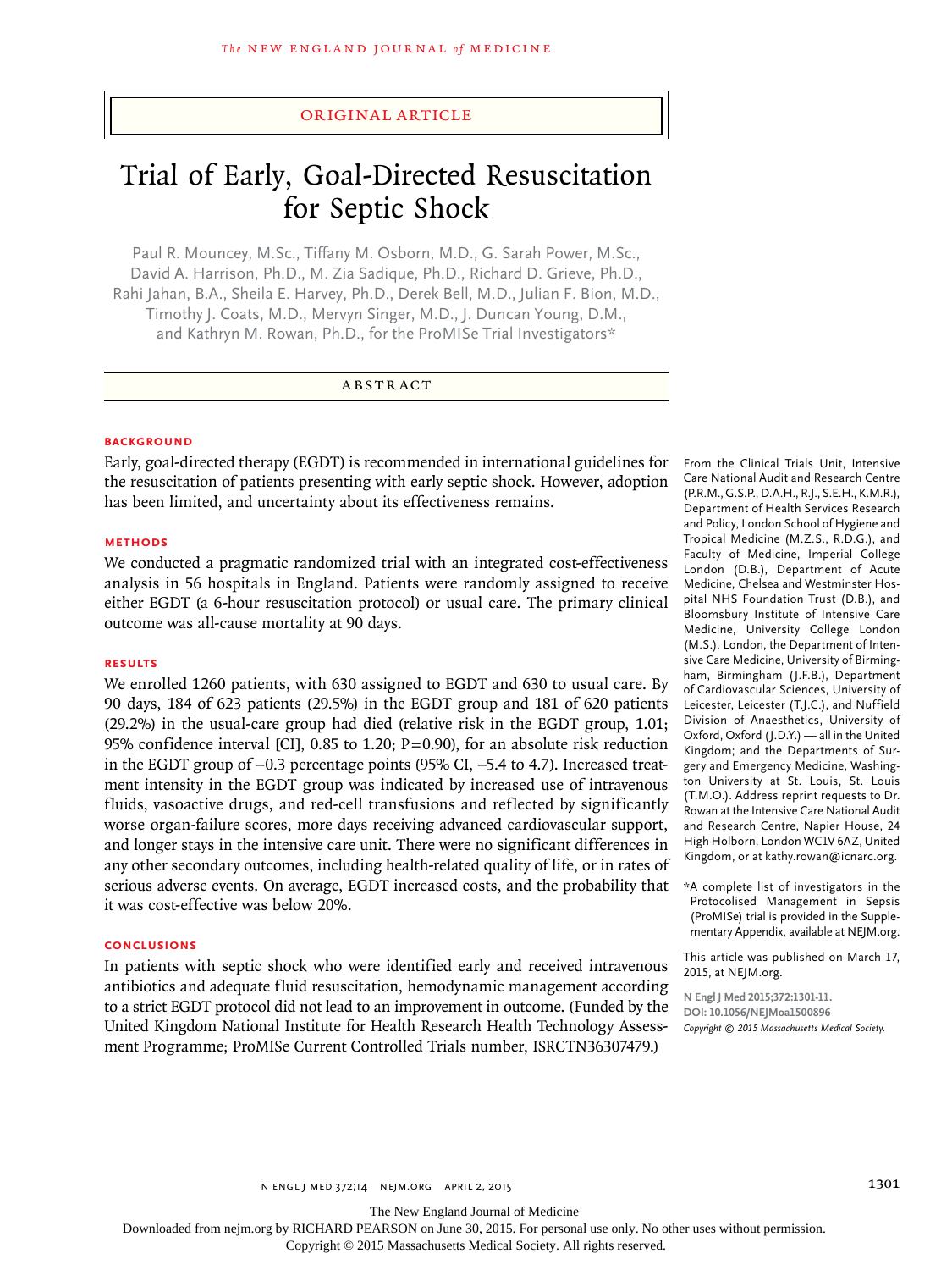THE INCIDENCE OF SEVERE SEPSIS AND septic shock in adults is estimated to range from 56 to 91 per 100,000 population per year.<sup>1</sup> Affected patients have high rates of death, septic shock in adults is estimated to range from 56 to 91 per 100,000 population per complications, and resource utilization.<sup>2-5</sup>

Since 2002, the Surviving Sepsis Campaign (SSC) has promoted best practice, including early recognition, source control, appropriate and timely antibiotic administration, and resuscitation with intravenous fluids and vasoactive drugs.<sup>6-8</sup> Resuscitation guidance is largely based on a 2001 singlecenter, proof-of-concept study by Rivers et al., which indicated that protocolized delivery of 6 hours of early, goal-directed therapy (EGDT) to patients presenting to the emergency department with early septic shock reduced hospital mortality and hospital stay.<sup>9</sup> Such therapy aims to optimize tissue oxygen transport with the use of continuous monitoring of prespecified physiological targets — central venous pressure, mean arterial pressure, and central venous oxygen saturation  $(Scvo<sub>2</sub>)$  — to guide delivery of intravenous fluids, vasoactive drugs, and red-cell transfusions.

However, despite the SSC recommendations, the adoption of EGDT has been limited, with concern about the external validity of results from a single center, the complexity of delivery, the potential risks of the components, and resources required for implementation.<sup>10,11</sup>

To address these concerns, multicenter trials of EGDT were conducted in the United States (Protocolized Care for Early Septic Shock [ProCESS] trial),12 Australasia (Australasian Resuscitation in Sepsis Evaluation [ARISE] trial),<sup>13</sup> and England (Protocolised Management in Sepsis [ProMISe] trial). In all three trials, harmonized methods<sup>14</sup> were used to permit subsequent meta-analysis of data from individual patients.<sup>15</sup> The two published studies<sup>12,13</sup> reported no benefit for EGDT. However, both reported lower-than-anticipated mortality, with a 60-day in-hospital mortality of 18.9% (as compared with an anticipated rate of 30 to 46%) in the ProCESS trial and 90-day mortality of 18.8% (as compared with an anticipated rate of 38%) in the ARISE trial. Consequently, neither trial could rule out the potential for a 20% relative reduction in 90-day mortality for EGDT, as compared with usual care, with a relative risk of 0.94 (95% confidence interval [CI], 0.77 to 1.15) in the ProCESS trial and a relative risk of 0.98 (95% CI, 0.80 to 1.21) in the ARISE trial. We based samplesize calculations for the ProMISe study on a relative risk reduction of 20%.

The ProMISe study, which was conducted in a setting in which the reported mortality for septic shock is high and was designed with an integrated economic evaluation, tested the hypothesis that the 6-hour EGDT resuscitation protocol is superior, in terms of clinical and cost-effectiveness measures, to usual care in patients presenting with early septic shock to National Health Service (NHS) emergency departments in England.

# **METHODS**

#### **Study Design and Oversight**

Our study was a pragmatic, open, multicenter, parallel-group, randomized, controlled trial. The North West London Research Ethics Committee approved the study protocol, which is available with the full text of this article at NEJM.org. The United Kingdom National Institute for Health Research (NIHR) funded the study and convened a trial steering committee and independent data monitoring and ethics committee. The Clinical Trials Unit at the United Kingdom Intensive Care National Audit and Research Centre (ICNARC) managed the study (for details, see the Supplementary Appendix, available at NEJM.org). Edwards Lifesciences loaned monitors and provided training and technical support but had no other role in the study.

# **Sites and Patients**

The study was conducted in English NHS hospitals that did not routinely use EGDT that included continuous ScvO<sub>2</sub> monitoring. Adults (≥18 years of age) were eligible if within 6 hours after presentation to the emergency department they had a known or presumed infection, two or more criteria of the systemic inflammatory response syndrome,<sup>16</sup> and either refractory hypotension (systolic blood pressure, <90 mm Hg; or mean arterial pressure, <65 mm Hg, despite resuscitation with at least 1 liter of intravenous fluids within 60 minutes) or hyperlactatemia (blood lactate level, ≥4 mmol per liter) and did not meet any exclusion criteria (see the Methods section in the Supplementary Appendix).

Randomization had to be completed within 2 hours after the patient met the inclusion criteria. All patients provided written informed consent, or consent was granted through an agreement with a personal or professional consultee or independent clinician.17 Patients were assigned in

The New England Journal of Medicine

Downloaded from nejm.org by RICHARD PEARSON on June 30, 2015. For personal use only. No other uses without permission.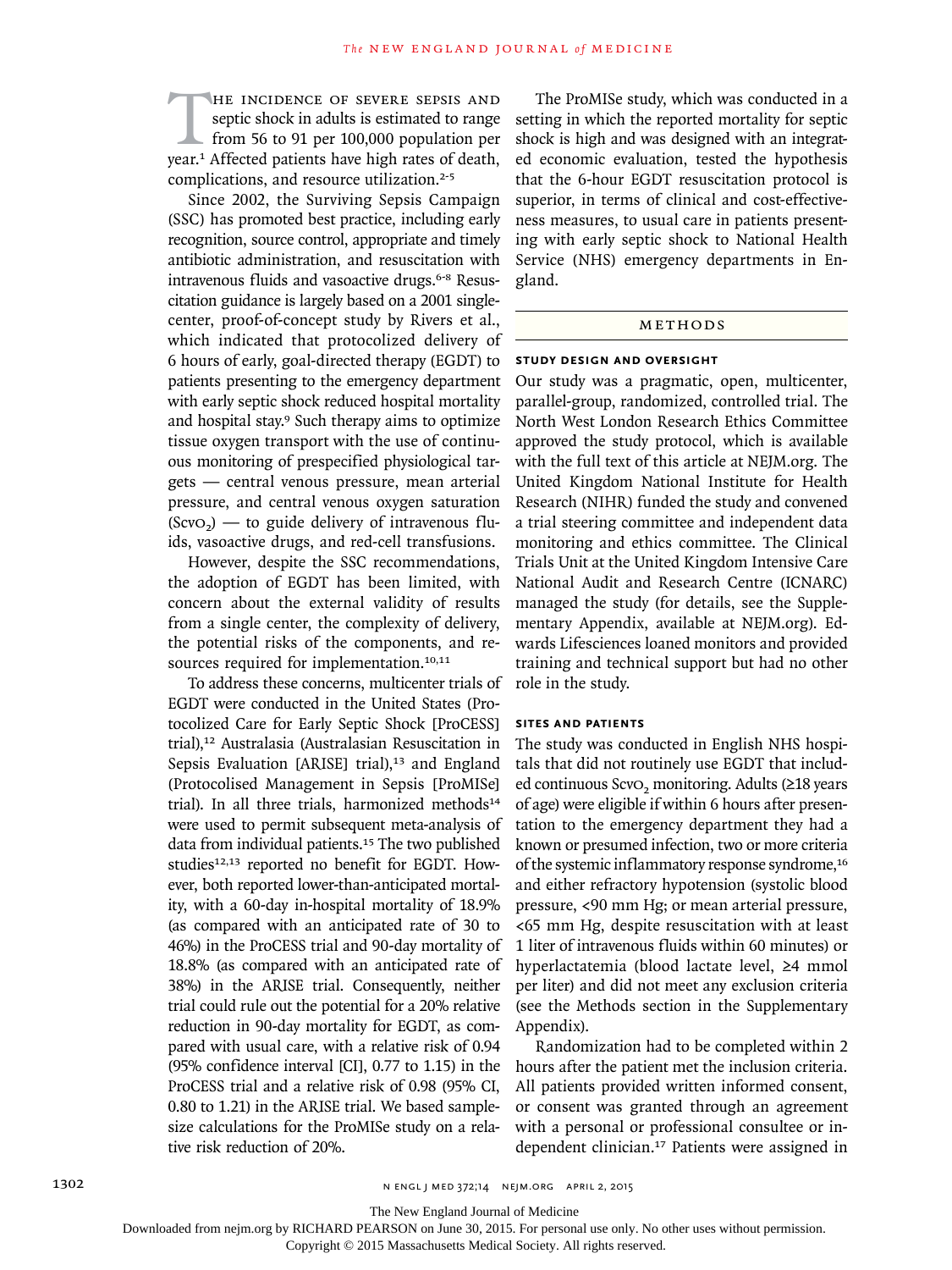a 1:1 ratio by means of 24-hour telephone randomization to receive either EGDT or usual care. Study-group assignment was performed by means of randomized permuted blocks, with variable block lengths of 4, 6, and 8, and stratified according to site. In all study patients, antimicrobial drugs were initiated before randomization.

# **Study Interventions**

After randomization, the usual-care group continued to receive monitoring, investigations, and treatment as determined by the treating clinicians, whereas the EGDT group started the resuscitation protocol (Fig. S1 in the Supplementary Appendix). For the latter, during the first hour, which was defined as the next whole hour (e.g., if randomization was performed at 9:24, then by 11 o'clock), a central venous catheter capable of continuous ScvO<sub>2</sub> monitoring was placed. The resuscitation protocol was followed for 6 hours (intervention period) with personnel involved and treatment location decided according to the site. At least one trained staff member was available throughout the intervention period. Key staff members were trained before the initiation of recruitment at each site. All other treatment, during the intervention period and after, was at the discretion of the treating clinicians. Blinding to study-group assignment was not possible. During the intervention period, data were collected prospectively for the EGDT group and retrospectively for the usual-care group to avoid the influence of data collection on treatment delivery.

### **Outcome Measures**

The primary clinical outcome was all-cause mortality at 90 days. Secondary outcomes were the score on the Sequential Organ Failure Assessment (SOFA)<sup>18</sup> at 6 hours and 72 hours; receipt of advanced cardiovascular, advanced respiratory, or renal support and the number of days in the first 28 days after randomization that were free from such support<sup>19</sup>; length of stay in the emergency department, intensive care unit (ICU), and hospital; duration of survival; all-cause mortality at 28 days, at hospital discharge, and at 1 year; and health-related quality of life (as measured on the European Quality of Life–5 Dimensions [EQ-5D] five-level questionnaire), resource use, and costs at 90 days and 1 year. Adverse events were monitored up to 30 days. All definitions are provided in the Supplementary Appendix.

# **Statistical Analysis**

Using the ICNARC Case Mix Program Database,<sup>20</sup> we estimated that 90-day mortality would be 40% in the usual-care group. On the basis of this estimation, we calculated that an enrollment of 1260 patients would have a power of 80% to detect a relative reduction of 20% in risk (absolute risk reduction, 8 percentage points) in the EGDT group, allowing for a loss to follow-up or withdrawal of 6%.<sup>21</sup>

All analyses were performed according to the intention-to-treat principle and were prespecified in the statistical analysis plan.22 A P value of less than 0.05 was considered to indicate statistical significance. All tests were two-sided with no adjustment for multiple comparisons. Continuous variables are reported as means and standard deviations or medians and interquartile ranges. Categorical variables are reported as proportions.

We used Fisher's exact test to compare betweengroup differences in the primary outcome. Relative and absolute reductions in risk are reported with 95% confidence intervals without adjustment. Secondary analyses of the primary outcome included odds ratio with adjustment for Mortality in Emergency Department Sepsis (MEDS) score components, sensitivity analyses for missing data, learning-curve analysis, and adherence-adjusted analysis. We conducted prespecified subgroup analyses by testing interactions between the effect of EGDT and the degree of protocolized care (in the usual-care group), age, MEDS score, $23$ SOFA score, and the time from presentation at the emergency department to randomization.

In the cost-effectiveness analysis, we reported quality-adjusted life-years (QALYs) by combining survival data with quality-of-life scores at 90 days and estimated incremental net benefits by valuing incremental QALYs at the recommended threshold for a QALY gain (£20,000 [U.S. \$28,430]) and then subtracting the incremental costs from this value.24 Stata/SE software, version 13.0, was used for all analyses. (Details about methods are provided in the Statistical Analysis section in the Supplementary Appendix.)

## **RESULTS**

# **Study Patients**

From February 16, 2011, to July 24, 2014, we screened 6192 patients at 56 sites (including 29% that are teaching hospitals), which resulted in the enrollment of 1260 patients (Tables S1 and

The New England Journal of Medicine

Downloaded from nejm.org by RICHARD PEARSON on June 30, 2015. For personal use only. No other uses without permission.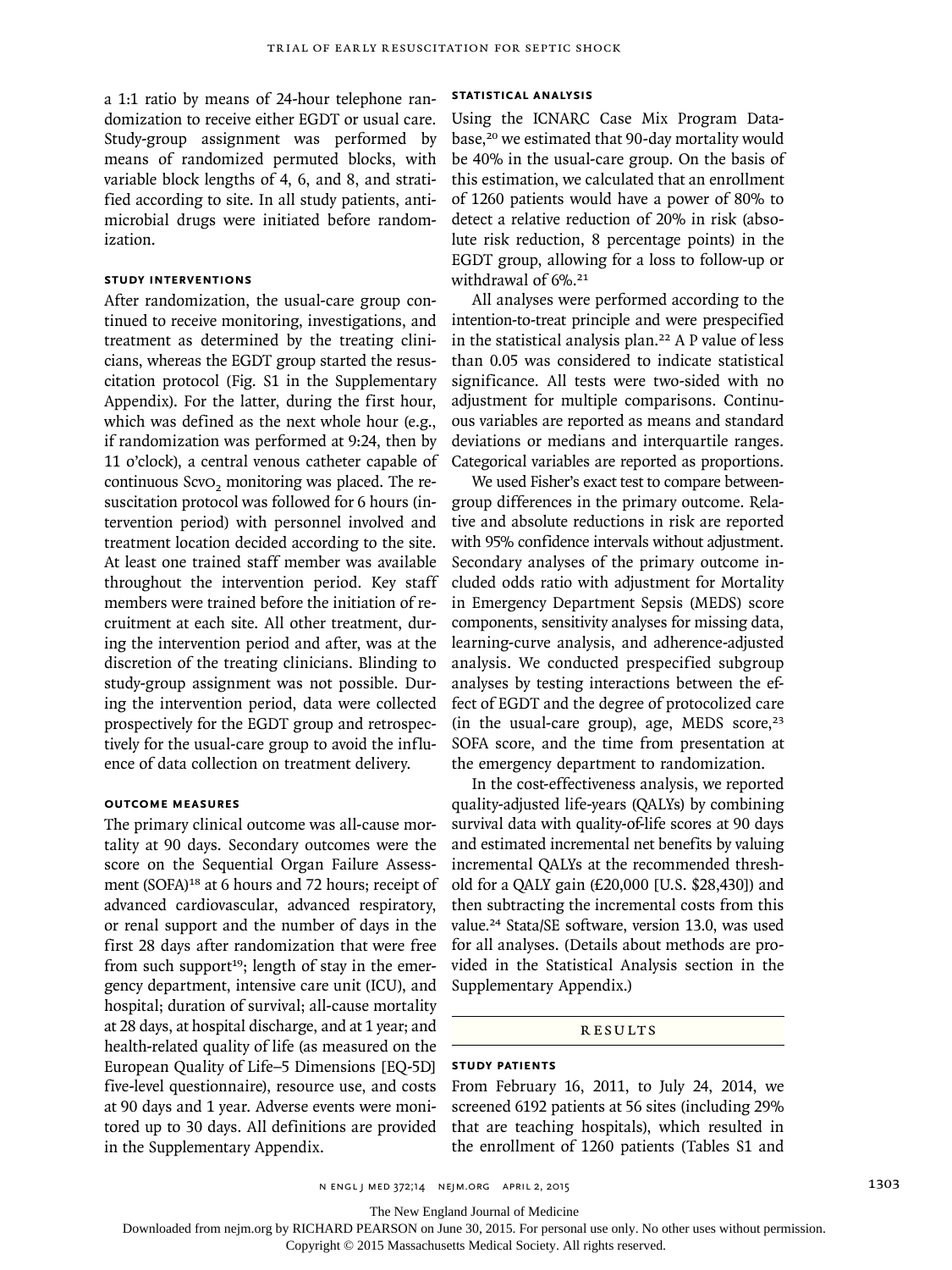S2 and Fig. S2 and S3 in the Supplementary Appendix). Four patients requested complete withdrawal and five were ineligible, which left 1251 patients in the initial analysis (625 in the EGDT group and 626 in the usual-care group). Eight patients withdrew before 90 days, which left 1243 patients in the analysis of outcomes (623 in the EGDT group and 620 in the usual-care group) (Fig. 1, and Table S3 in the Supplementary Appendix). The two study groups were well matched at baseline (Table 1, and Table S4 in the Supplementary Appendix).

The criterion for refractory hypotension was met in 338 patients (54.1%) in the EGDT group and 348 patients (55.6%) in the usual-care group, and the criterion for hyperlactatemia was met in 409 patients (65.4%) and 399 patients (63.7%), respectively. The intravenous-fluid volume before randomization was similar in the two groups, as were median times from presentation at the emergency department until inclusion criteria were met and until randomization. Only about two thirds of patients in either group were deemed likely to be admitted to the ICU from the emergency department if they were not enrolled in the study; those deemed unlikely to be admitted were less severely ill. The sites of infection (most commonly lung) were well balanced in the two groups. All patients received antimicrobial drugs before randomization.

# **Adherence to the Protocol**

Most patients in the EGDT group underwent timely insertion of a central venous catheter capable of continuous ScvO<sub>2</sub> monitoring. Two catheters that were inserted in error in the usual-care group were not used for monitoring ScvO<sub>2</sub> (Table 2, and Table S5 in the Supplementary Appendix). In the EGDT group, reasons for failure of insertion were as follows: patient no longer met inclusion criteria or met exclusion criteria (22 patients), there was a lapse in the process of care (lack of equipment, staff, beds, communication, or error) (20 patients), there were technical difficulties or problems with a patient (18 patients), there was a decision by a clinician (9 patients), or the patient declined to have a catheter inserted but did not withdraw from the trial (5 patients); in 4 patients, no reason was provided, and 2 patients died before catheter insertion. The mean (±SD) first Between 6 and 72 hours, the numbers of patients ScvO<sub>2</sub> value recorded (at hour 1) was 70 $\pm$ 12% in the two groups receiving intravenous fluids

(Fig. S4 in the Supplementary Appendix). Standard central venous catheters were not mandated but were placed in 50.9% of the patients in the usual-care group, and ScvO<sub>2</sub> was measured from aspirated blood samples in 6 patients. Arterial catheters were also not mandated but were placed in most patients.

EGDT was stopped prematurely in 21 patients (median time to cessation, 3 hours) because active treatment was withdrawn (9 patients), the patient was no longer considered to have sepsis (5 patients), or EGDT was terminated in error (3 patients); in addition, 1 patient was transferred to an operating room, 1 patient declined treatment, and no reason was provided for 2 patients. Among the 35 patients who died within 6 hours (17 in the EGDT group and 18 in the usual-care group), 5 in the EGDT group and 6 in the usualcare group had withdrawal of active treatment. Adherence to EGDT ranged from 86 to 95%, depending on the method of assessment (Fig. S5 in the Supplementary Appendix).

#### **Intervention Period**

During the 6-hour intervention period, patients in the EGDT group received more intravenous fluids than did patients in the usual-care group (Table 2). Hourly fluid volume decreased over the 6 hours, but patients in the usual-care group received a larger initial volume (Fig. S6 in the Supplementary Appendix). Crystalloids were administered more frequently than colloids in the two groups. More patients in the EGDT group than in the usual-care group received vasopressors and dobutamine. Although more patients in the EGDT group received red-cell transfusions, larger volumes were transfused in the usual-care group. During the 6-hour intervention period, administration of platelets and fresh-frozen plasma was similar in the two groups, although the volume of each was higher in the EGDT group (Table 2). At 6 hours, values for central venous pressure, mean arterial pressure, systolic blood pressure, and hemoglobin were similar in the two groups among patients in whom they were measured, which happened with greater frequency in the EGDT group (Table S6 in the Supplementary Appendix).

#### **After the Intervention Period**

The New England Journal of Medicine

Downloaded from nejm.org by RICHARD PEARSON on June 30, 2015. For personal use only. No other uses without permission.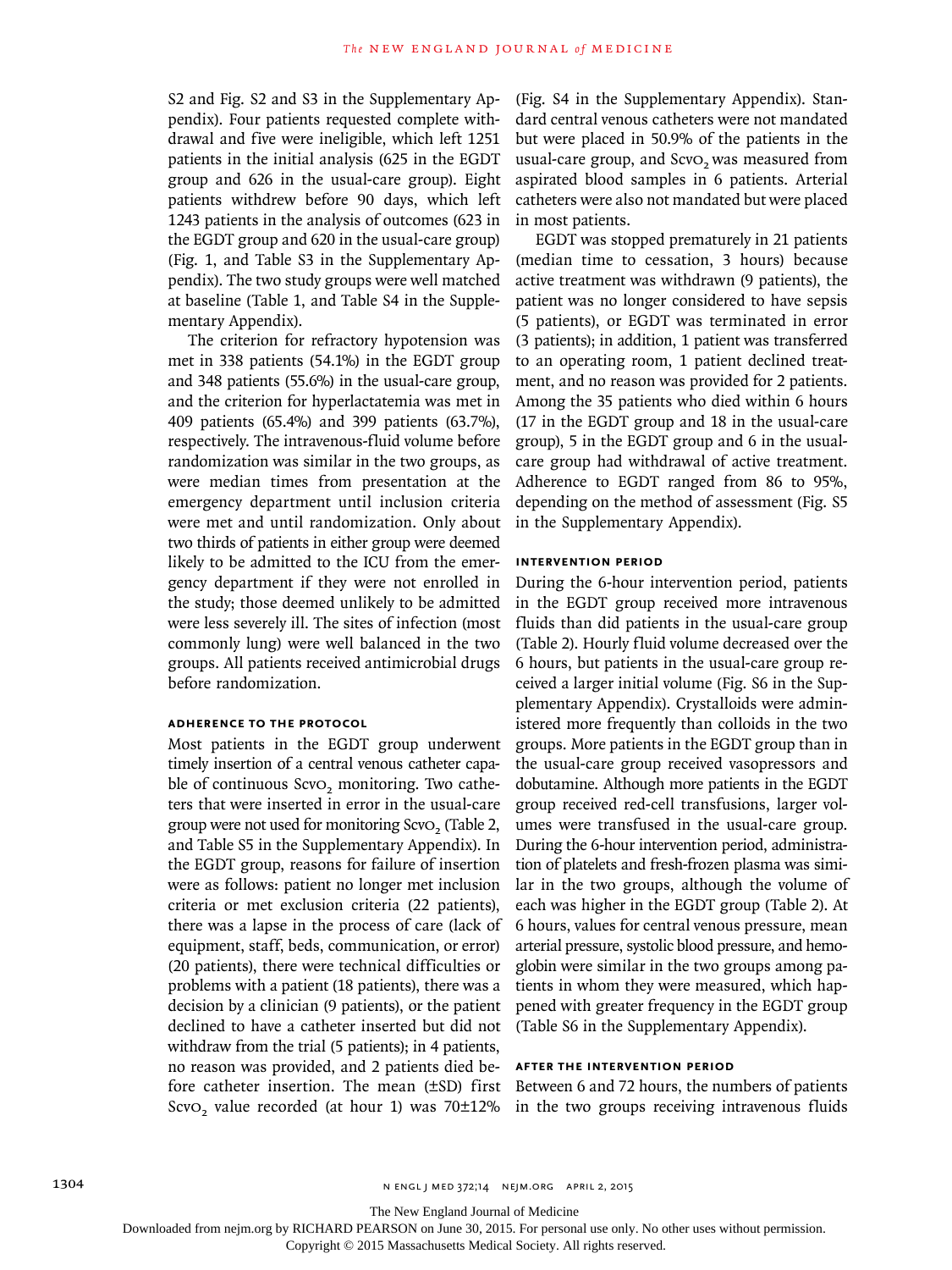

The New England Journal of Medicine

Downloaded from nejm.org by RICHARD PEARSON on June 30, 2015. For personal use only. No other uses without permission.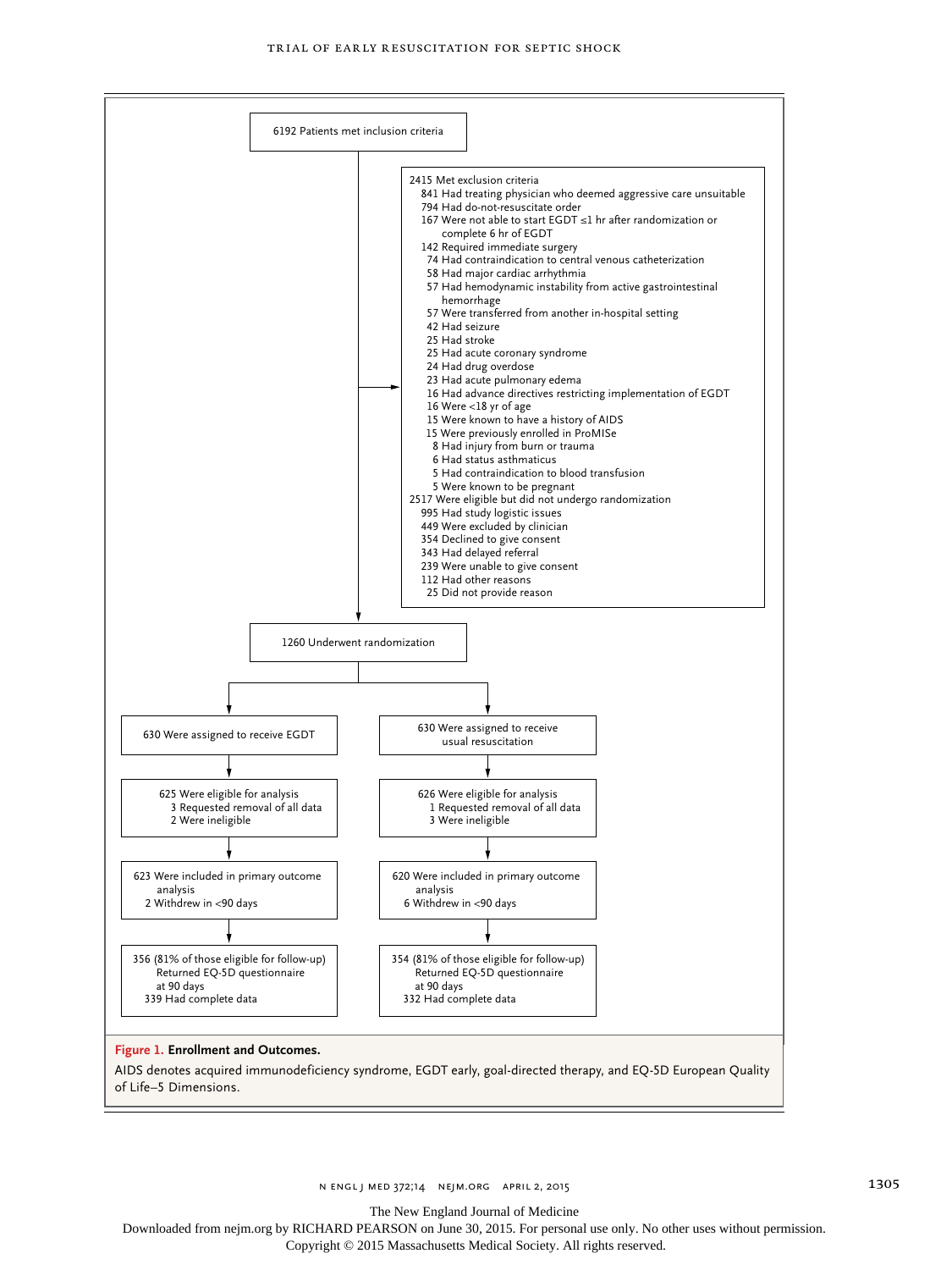#### **The NEW ENGLAND JOURNAL of MEDICINE**

| Table 1. Characteristics of the Patients at Baseline.*                                                 |                            |                                  |
|--------------------------------------------------------------------------------------------------------|----------------------------|----------------------------------|
| Characteristic                                                                                         | <b>EGDT</b><br>$(N = 625)$ | <b>Usual Care</b><br>$(N = 626)$ |
| $Age - yr$                                                                                             | $66.4 \pm 14.6$            | $64.3 \pm 15.5$                  |
| Male sex - no. $(%)$                                                                                   | 356 (57.0)                 | 367 (58.6)                       |
| Refractory hypotension — no. (%)                                                                       | 338 (54.1)                 | 348 (55.6)                       |
| Systolic blood pressure - mm Hg                                                                        | $77.7 \pm 11.0$            | $78.4 \pm 10.2$                  |
| Mean arterial pressure - mm Hg                                                                         | $58.8 \pm 15.8$            | $59.0 \pm 10.7$                  |
| Hyperlactatemia - no. (%)                                                                              | 409 (65.4)                 | 399 (63.7)                       |
| Blood lactate level - mmol/liter                                                                       | $7.0 + 3.5$                | $6.8 \pm 3.2$                    |
| Intravenous fluids administered;                                                                       |                            |                                  |
| Before hospitalization until randomization $-$ no./total no. (%)                                       | 612/625 (97.9)             | 606/625 (97.0)                   |
| Median total before hospitalization until randomization $( IQR)$ — ml                                  | 1950 (1000-2500)           | 2000 (1000-2500)                 |
| Supplemental oxygen — no./total no. (%):                                                               | 397/539 (73.7)             | 407/542 (75.1)                   |
| Median time from presentation in emergency department to randomization (IQR) — hr                      | $2.5(1.8-3.5)$             | $2.5(1.8-3.5)$                   |
| Patient would have been admitted directly from emergency department to ICU if not<br>enrolled in study |                            |                                  |
| Yes                                                                                                    |                            |                                  |
| Patients — no. (%)                                                                                     | 419 (67.0)                 | 427 (68.2)                       |
| APACHE II score                                                                                        | 20±6.9                     | $19.0 \pm 7.1$                   |
| No                                                                                                     |                            |                                  |
| Patients - no. (%)                                                                                     | 206 (33.0)                 | 199 (31.8)                       |
| APACHE II score                                                                                        | $15.0 + 6.1$               | $15.8 \pm 6.5$                   |
| APACHE II score¶                                                                                       | $18.7 + 7.1$               | $18.0 + 7.1$                     |
| MEDS score                                                                                             | $8.0 \pm 3.4$              | $7.9 \pm 3.3$                    |
| SOFA score                                                                                             | $4.2 \pm 2.4$              | $4.3 \pm 2.4$                    |
| Severe condition in medical history - no./total no. (%)**                                              | 181/622 (29.1)             | 161/626 (25.7)                   |
| Site of infection $-$ no. (%)                                                                          |                            |                                  |
| Lungs                                                                                                  | 228 (36.5)                 | 207(33.1)                        |
| Abdomen                                                                                                | 40 (6.4)                   | 51 (8.1)                         |
| Blood                                                                                                  | 97(15.5)                   | 86(13.7)                         |
| Central nervous system                                                                                 | 12(1.9)                    | 9(1.4)                           |
| Soft tissue                                                                                            | 39(6.2)                    | 39 (6.2)                         |
| Urinary tract                                                                                          | 108 (17.3)                 | 117 (18.7)                       |
| Other                                                                                                  | 21(3.4)                    | 37 (5.9)                         |
| No sepsis††                                                                                            | 4(0.6)                     | 3(0.5)                           |
| Unknown                                                                                                | 76 (12.2)                  | 77(12.3)                         |
| Change from initial antimicrobial drugs by 72 hr - no./total no. (%)                                   | 359/615 (58.4)             | 342/617 (55.4)                   |

\* Plus–minus values are means ±SD. There were no significant differences between the two groups except for age (P=0.01). EGDT denotes early, goal-directed therapy, and IQR interquartile range.

† Intravenous fluids include crystalloids and colloids measuring more than 20 ml in volume and all blood products.

The use of supplemental oxygen was based on the fraction of inspired oxygen.

Scores on the Acute Physiology and Chronic Health Evaluation (APACHE) II range from 0 to 71, with higher scores indicating greater severity of illness. The APACHE II score was calculated on the basis of the last recorded data before randomization.

Scores on the Mortality in Emergency Department Sepsis (MEDS) scale range from 0 to 27, with higher scores indicating greater severity of illness. The MEDS score was calculated on the basis of the last recorded data before randomization.

Scores on the Sequential Organ Failure Assessment (SOFA) range from 0 to 24, with higher scores indicating a greater degree of organ failure. The SOFA score was calculated on the basis of the last recorded data before randomization. The SOFA renal score was based on

the plasma creatinine level only and did not include urine output.

\*\* Severe conditions in the medical history were defined according to the APACHE II score.

†† The lack of sepsis was confirmed after randomization.

1306 **n engl j med 372;14** N ENGL J MED 372;14 N EJM.ORG APRIL 2, 2015

The New England Journal of Medicine

Downloaded from nejm.org by RICHARD PEARSON on June 30, 2015. For personal use only. No other uses without permission.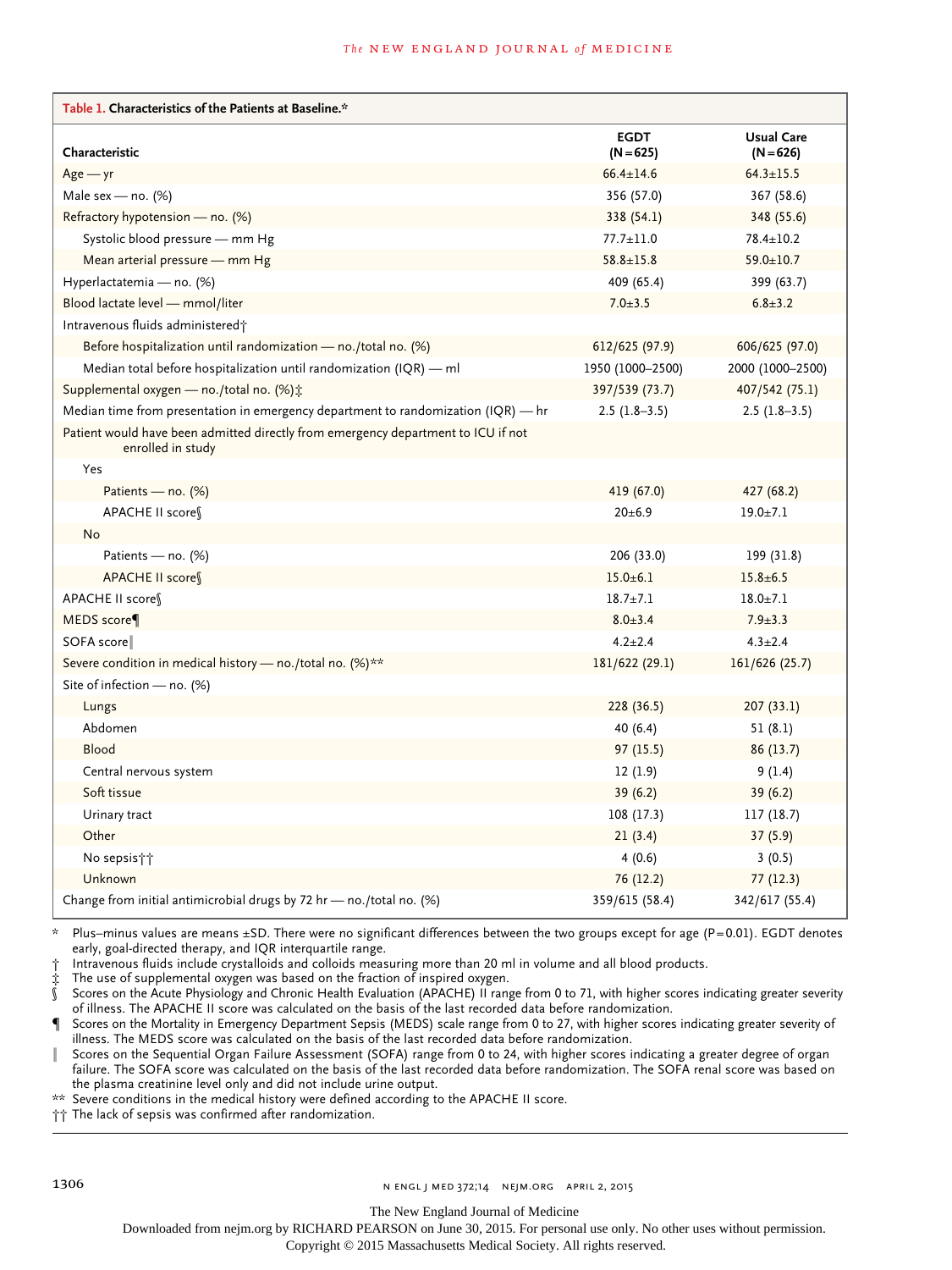| Table 2. Interventions Delivered during and after the 6-Hour Intervention Period.*   |                            |                           |                            |                           |
|--------------------------------------------------------------------------------------|----------------------------|---------------------------|----------------------------|---------------------------|
| Intervention                                                                         | Hour 0 to 6                |                           | Hour $>6$ to 72            |                           |
|                                                                                      | <b>EGDT</b><br>$(N = 625)$ | Usual Care<br>$(N = 626)$ | <b>EGDT</b><br>$(N = 608)$ | Usual Care<br>$(N = 607)$ |
| Supplemental oxygen - no./total no. (%)                                              | 558/623 (89.6)             | 557/625 (89.1)            | 520/603 (86.2)             | 515/603 (85.4)            |
| Insertion of central venous catheter with Scvo <sub>2</sub><br>monitoring capability |                            |                           |                            |                           |
| Patients - no./total no. (%)                                                         | 545/624 (87.3)             | 2/625(0.3)                | <b>NA</b>                  | <b>NA</b>                 |
| Before hour 1 - no./total no. (%)                                                    | 459/543 (84.5)             | <b>NA</b>                 | <b>NA</b>                  | <b>NA</b>                 |
| Insertion of any central venous catheter                                             |                            |                           |                            |                           |
| Patients - no./total no. (%)                                                         | 575/624 (92.1)             | 318/625 (50.9)            | <b>NA</b>                  | <b>NA</b>                 |
| Median time from randomization to insertion<br>$I(QR)$ — hr                          | $1.1(0.8-1.5)$             | $1.4(0.6-2.9)$            | <b>NA</b>                  | <b>NA</b>                 |
| Insertion of arterial catheter                                                       |                            |                           |                            |                           |
| Patients - no./total no. (%)                                                         | 462/623 (74.2)             | 389/625 (62.2)            | <b>NA</b>                  | <b>NA</b>                 |
| Median time from randomization to insertion<br>$(IQR)$ — hr                          | $1.1(0.4-1.9)$             | $1.0(0.2-1.9)$            | ΝA                         | NA.                       |
| Median total intravenous fluids (IQR) - ml <sup>+</sup>                              | 2000 (1150-3000)           | 1784 (1075-2775)          | 3623 (1800-6060)           | 3981 (1895-6291)          |
| Intravenous colloids                                                                 |                            |                           |                            |                           |
| Patients - no./total no. (%) <sup>+</sup>                                            | 197/623 (31.6)             | 180/625 (28.8)            | 171/603 (28.4)             | 150/603 (24.9)            |
| Median volume (IQR) - ml                                                             | 1000 (500-1500)            | 750 (500-1000)            | 750 (500-1750)             | 750 (500-1500)            |
| Intravenous crystalloids                                                             |                            |                           |                            |                           |
| Patients - no./total no. (%)+                                                        | 584/623 (93.7)             | 597/625 (95.5)            | 537/603 (89.1)             | 543/603 (90.0)            |
| Median volume (IQR) — ml                                                             | 1750 (999-2750)            | 1500 (900-2380)           | 3403 (1576-5647)           | 3694 (1832-5911)          |
| Vasopressor - no./total no. (%)                                                      | 332/623 (53.3)             | 291/625 (46.6)            | 349/603 (57.9)             | 317/603 (52.6)            |
| Dobutamine - no./total no. (%)                                                       | 113/623 (18.1)             | 24/625(3.8)               | 107/603 (17.7)             | 39/603 (6.5)              |
| Red-cell transfusion                                                                 |                            |                           |                            |                           |
| Patients - no./total no. (%)                                                         | 55/623 (8.8)               | 24/625 (3.8)              | 76/603 (12.6)              | 51/603(8.5)               |
| Median volume (IQR) - ml                                                             | 309 (285-577)              | 535 (305-607)             | 351 (291-579)              | 552 (317-620)             |
| Platelets                                                                            |                            |                           |                            |                           |
| Patients - no./total no. (%)                                                         | 11/623(1.8)                | $10/625$ (1.6)            | 23/603(3.8)                | 25/603(4.1)               |
| Median volume $(IQR)$ — ml                                                           | 315 (200-340)              | 180 (163-342)             | 274 (182-366)              | 187 (172-357)             |
| Fresh-frozen plasma                                                                  |                            |                           |                            |                           |
| Patients - no./total no. (%)                                                         | 15/623(2.4)                | 14/625(2.2)               | 28/603(4.6)                | 30/603 (5.0)              |
| Median volume (IQR) - ml                                                             | 1007 (539-1095)            | 793 (526-1085)            | 587 (483-1000)             | 846 (528-1057)            |
| ICU admission - no./total no. (%)                                                    | 551/625 (88.2)             | 467/626 (74.6)            | <b>NA</b>                  | <b>NA</b>                 |
| Median time from randomization to ICU<br>admission $(IQR)$ — hr                      | $1.2(0.4-2.8)$             | $1.2(0.3-2.8)$            | ΝA                         | <b>NA</b>                 |

\* ICU denotes intensive care unit, NA not applicable, and ScvO2 central venous oxygen saturation.

† Included in this category is the administration of more than 20 ml of an intravenous fluid.

were similar, but patients in the usual-care group umes were larger in the usual-care group. The received larger volumes. More patients in the EGDT group received intravenous colloids, but overall volumes were similar in the two groups. The number of patients receiving intravenous crystalloids was similar in the two groups, but volumes were larger in the usual-care group. The number of patients receiving red-cell transfusions was higher in the EGDT group, but vol-

use of vasopressors and dobutamine remained higher in the EGDT group. Although the numbers of patients receiving platelets and fresh-frozen plasma were similar in the two groups, the volume of platelets was larger in the EGDT group, whereas the volume of fresh-frozen plasma was higher in the usual-care group (Table 2, and Table S7 in the Supplementary Appendix). At 72

n engl j med 372;14 nejm.org april 2, 2015 1307

The New England Journal of Medicine

Downloaded from nejm.org by RICHARD PEARSON on June 30, 2015. For personal use only. No other uses without permission.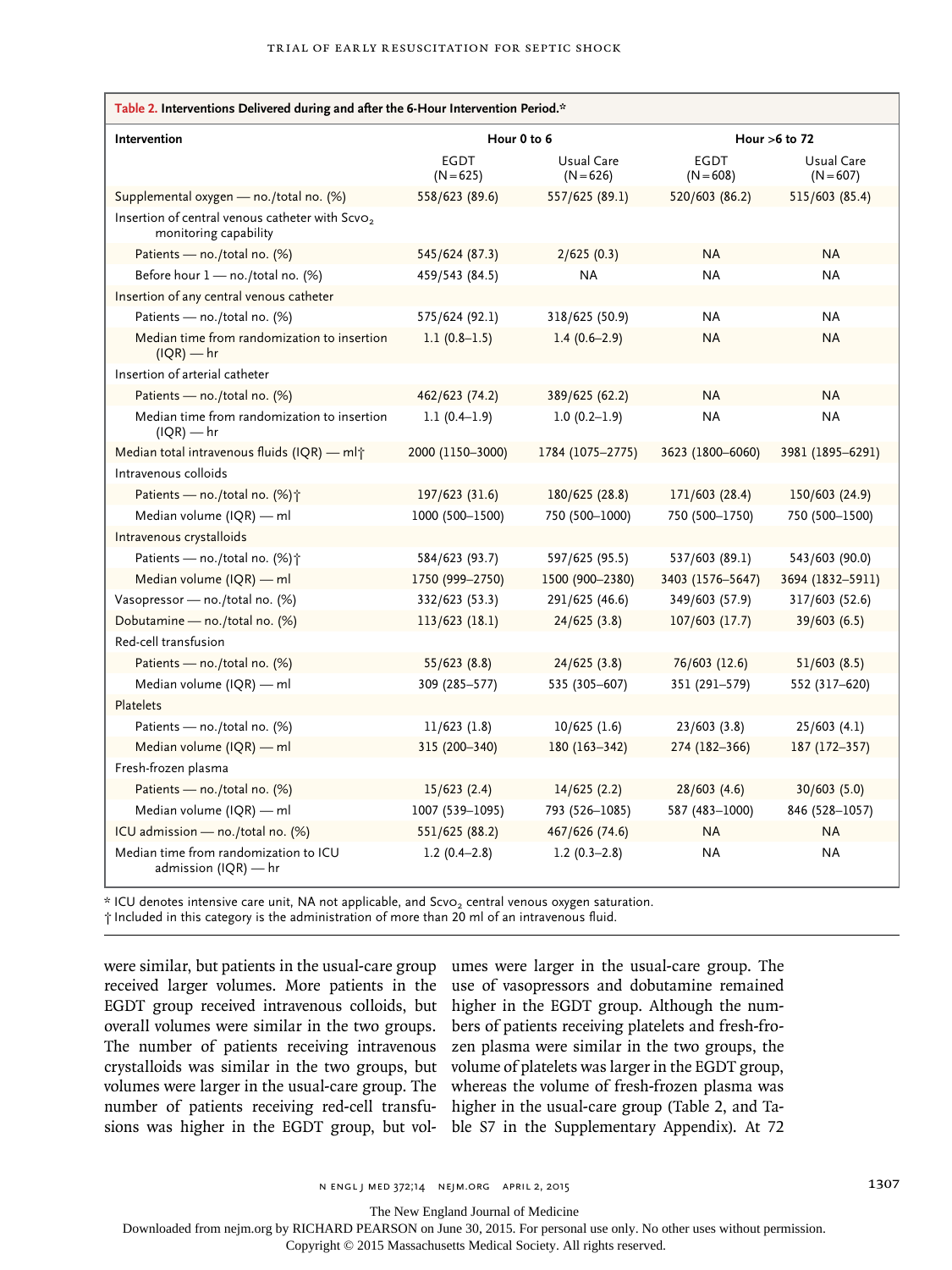hours, physiological, biochemical, and SOFA values were similar in the two groups (Table S8 in the Supplementary Appendix).

# **Primary Outcome**

Mortality at 90 days was not significantly different in the two groups, with deaths reported in 184 of 623 patients (29.5%) in the EGDT group versus 181 of 620 patients (29.2%) in the usualcare group, with an unadjusted relative risk in the EGDT group of 1.01 (95% CI, 0.85 to 1.20; P=0.90), for an absolute risk reduction of -0.3 percentage points (95% CI, −5.4 to 4.7). After adjustment for baseline characteristics, the odds ratio was 0.95 (95% CI, 0.74 to 1.24; P=0.73)

(Table 3). Sensitivity analyses for patients with a missing primary outcome (2 in the EGDT group and 6 in the usual-care group) showed relative risks ranging from 0.99 to 1.03. There was no evidence of a learning-curve effect  $(P=0.56)$ . In the adherence-adjusted analysis, the relative risk was 1.02 (95% CI, 0.78 to 1.32; P=0.90) (Table S9 and Fig. S7 in the Supplementary Appendix).

# **Secondary Outcomes**

The mean SOFA score at 6 hours, the proportion of patients receiving advanced cardiovascular support, and the median length of stay in the ICU were significantly greater in the EGDT group than in the usual-care group. No other secondary

| Table 3. Study Outcomes.*                                               |                            |                                  |                                              |                  |
|-------------------------------------------------------------------------|----------------------------|----------------------------------|----------------------------------------------|------------------|
| <b>Outcome</b>                                                          | <b>EGDT</b><br>$(N = 625)$ | <b>Usual Care</b><br>$(N = 626)$ | <b>Incremental Effect</b><br>(95% CI)        | P Value          |
| <b>Clinical effectiveness</b>                                           |                            |                                  |                                              |                  |
| Primary outcome: death from any cause at 90 days -<br>no./total no. (%) | 184/623 (29.5)             | 181/620 (29.2)                   |                                              |                  |
| Relative risk                                                           |                            |                                  | 1.01 (0.85 to 1.20)                          | $0.90 +$         |
| Absolute risk reduction - percentage points                             |                            |                                  | $-0.3$ ( $-5.4$ to 4.7)                      |                  |
| Unadjusted odds ratio                                                   |                            |                                  | 1.02 (0.80 to 1.30)                          |                  |
| Adjusted odds ratio                                                     |                            |                                  | 0.95 (0.74 to 1.24)                          | 0.73             |
| Secondary outcomes                                                      |                            |                                  |                                              |                  |
| SOFA scores:                                                            |                            |                                  |                                              |                  |
| At 6 hr                                                                 | $6.4 \pm 3.8$              | $5.6 \pm 3.8$                    | $0.8$ (0.5 to 1.1) §                         | < 0.001          |
| At 72 hr                                                                | $4.0 \pm 3.8$              | $3.7 + 3.6$                      | 0.4 (-0.0 to $0.8$ )                         | 0.056            |
| Receipt of advanced cardiovascular support -<br>no./total no. (%)       | 230/622 (37.0)             | 190/614 (30.9)                   | 1.19 (1.02 to 1.40)                          | $0.026 +$        |
| Receipt of advanced respiratory support -<br>no./total no. (%)          | 179/620 (28.9)             | 175/615 (28.5)                   | 1.01 (0.85 to 1.21)                          | $0.90 +$         |
| Receipt of renal support - no./total no. (%)                            | 88/620 (14.2)              | 81/614 (13.2)                    | 1.08 (0.81 to 1.42)                          | $0.62 +$         |
| Days free from advanced cardiovascular support up<br>to 28 days         | $20.3 \pm 11.9$            | $20.6 \pm 11.8$                  | $-0.3$ (-1.5 to 1.0) §                       | 0.63             |
| Days free from advanced respiratory support up to<br>28 days            | $19.6 \pm 12.1$            | $19.8 \pm 12.0$                  | $-0.2$ (-1.5 to 1.1) §                       | 0.78             |
| Days free from renal support up to 28 days                              | $20.6 + 12.1$              | $20.6 + 11.9$                    | $0.0$ (-1.3 to 1.3)                          | 0.97             |
| Median length of stay in emergency department<br>$I(QR)$ — hr           | 1.5 (0.4 to 3.1)           | 1.3 (0.4 to 2.9)                 |                                              | 0.34             |
| Median length of stay in ICU (IQR) - days                               | 2.6 (1.0 to 5.8)           | 2.2 (0.0 to 5.3)                 |                                              | 0.005            |
| Median length of stay in hospital (IQR) - days                          | 9 (4 to 21)                | 9(4 to 18)                       |                                              | 0.46             |
| Death from any cause - no./total no. (%)                                |                            |                                  |                                              |                  |
| At 28 days                                                              | 155/625 (24.8)             | 152/621 (24.5)                   | 1.01 (0.83 to 1.23)<br>0.95 (0.73 to 1.25)** | $0.90 +$<br>0.73 |
| At hospital discharge                                                   | 160/625 (25.6)             | 154/625 (24.6)                   | 1.04 (0.86 to 1.26)<br>0.98 (0.75 to 1.29)** | $0.74 +$<br>0.90 |

1308 **n engl j med 372;14** N ENGL J MED 372;14 N EJM.ORG APRIL 2, 2015

The New England Journal of Medicine

Downloaded from nejm.org by RICHARD PEARSON on June 30, 2015. For personal use only. No other uses without permission.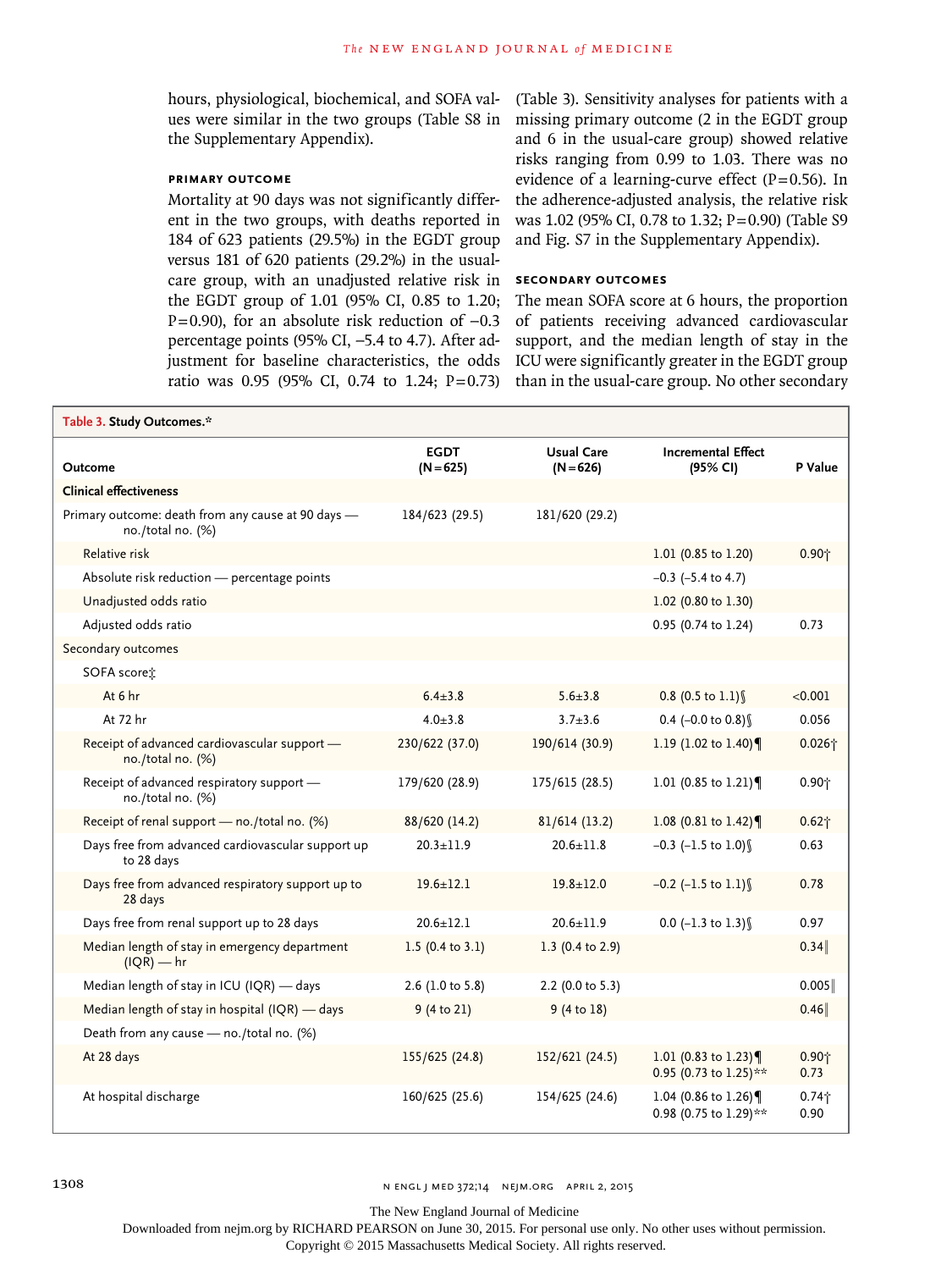| Table 3. (Continued.)                                     |                            |                                  |                                       |          |
|-----------------------------------------------------------|----------------------------|----------------------------------|---------------------------------------|----------|
| Outcome                                                   | <b>EGDT</b><br>$(N = 625)$ | <b>Usual Care</b><br>$(N = 626)$ | <b>Incremental Effect</b><br>(95% CI) | P Value  |
| <b>Cost-effectiveness</b>                                 |                            |                                  |                                       |          |
| Health-related quality of life on EQ-5D at<br>90 days † † | $0.609 + 0.319$            | $0.613+0.312$                    | $-0.004$ ( $-0.051$ to 0.044)         | 0.88     |
| Quality-adjusted life-yr up to 90 days                    | $0.054 \pm 0.048$          | $0.054 \pm 0.048$                | $-0.001$ (-0.006 to 0.005)            | 0.85     |
| Costs up to 90 days                                       |                            |                                  |                                       | 0.26     |
| Pounds                                                    | $12,414\pm 14,970$         | $11,424\pm 15,727$               | 989 (-726 to 2,705)                   |          |
| <b>Dollars</b>                                            | $17,647 \pm 21,280$        | 16,239±22,356                    | 1,406 $(-1,032)$ to 3,845)            |          |
| Incremental net benefit up to 90 days the                 |                            |                                  |                                       | 0.25     |
| Pounds                                                    | <b>NA</b>                  | <b>NA</b>                        | $-1,000$ (-2,720 to 720)              |          |
| <b>Dollars</b>                                            | <b>NA</b>                  | <b>NA</b>                        | $-1,422$ (-3,866 to 1,023)            |          |
| Serious adverse events - no. (%)                          | 30(4.8)                    | 26 (4.2)                         | 1.16 (0.69 to 1.93)                   | $0.58 +$ |

\* All values for the incremental effect are for the EGDT group as compared with the usual-care group. Plus–minus values are means ±SD.

The P value was calculated with the use of Fisher's exact test.

‡ Renal scores on the Sequential Organ Failure Assessment (SOFA) were based on the plasma creatinine level only. Patients in whom the variables for SOFA renal and SOFA coagulation scores were not recorded between randomization and 6 hours had these values carried forward from baseline, if recorded. Scores for 181 patients who died or were discharged before 48 hours (84 in the EGDT group and 97 in the usual-care group) were not included in SOFA score at 72 hours.

This value is the difference between the means.

This value is the relative risk.

The P value was calculated by means of the Wilcoxon rank-sum test.

This value is the adjusted odds ratio.

†† Scores on the European Quality of Life–5 Dimensions (EQ-5D) questionnaire range from 0 (death) to 1 (perfect health), with higher scores indicating a better quality of life.

‡‡ The incremental net benefit was calculated according to methods of the National Institute for Health and Care Excellence (NICE) by multiplying the mean gain or loss in quality-adjusted life-years by £20,000 (\$28,430) and subtracting from this value the incremental cost. The currency conversion factor that was used was  $f_1$  equals \$1.4215.

outcomes were significantly different (Table 3, and Table S10 in the Supplementary Appendix). There was no significant difference in the duration of survival between the two groups  $(P=0.63)$ by the log-rank test; adjusted hazard ratio, 0.94, 95% CI, 0.79 to 1.11; P=0.46) (Fig. 2). Mean EQ-5D scores and QALYs were similar in the two groups. The average cost was higher in the EGDT group (£12,414 [U.S. \$17,647]) than in the usual-care group (£11,424 [U.S. \$16,239]), but the difference was not significant ( $P=0.26$ ) (Table 3, and Tables S11 through S16 and Fig. S8 in the Supplementary Appendix). The incremental net benefit for EGDT as compared with usual care was negative and similar across prespecified subgroups and alternative scenarios that were considered in sensitivity analyses (Tables S17 and S18 and Fig. S9 in the Supplementary Appendix). The probability that EGDT was cost-effective was below 20% (Fig. S10 in the Supplementary Appendix).



#### **Figure 2. Kaplan–Meier Survival Estimates.**

Shown is the probability of survival for patients with severe sepsis receiving early, goal-directed therapy (EGDT) and those receiving usual care at 90 days.

n engl j med 372;14 nejm.org april 2, 2015 1309

The New England Journal of Medicine

Downloaded from nejm.org by RICHARD PEARSON on June 30, 2015. For personal use only. No other uses without permission.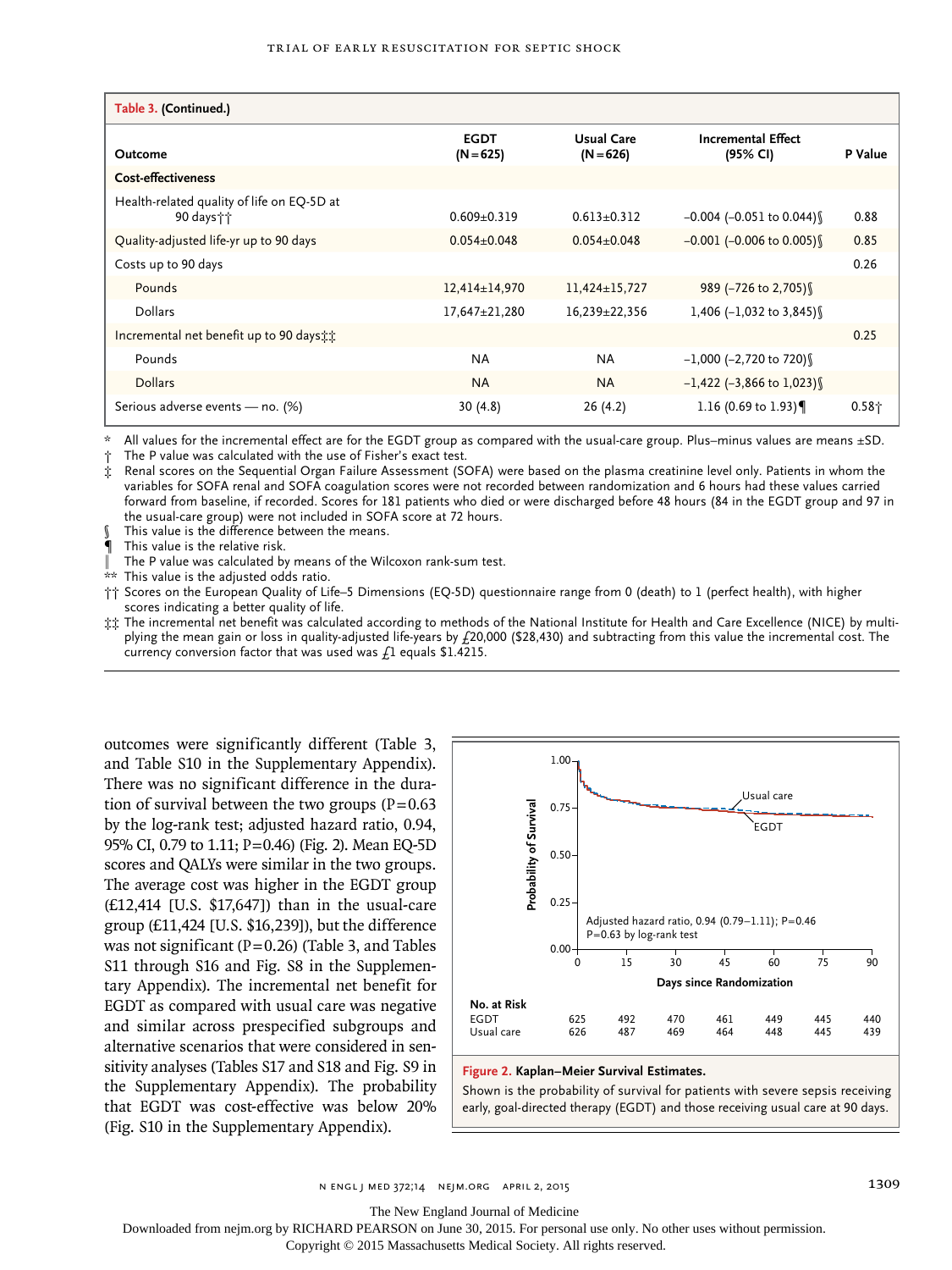#### **Subgroup Analyses**

There was no significant difference regarding the effect of EGDT according to prespecified subgroups as defined by the degree of protocolized care used in the usual-care group, age, MEDS score, SOFA score, or time from presentation at the emergency department to randomization  $(P=0.39$  to 0.72 for interaction) (Table S9 and Fig. S11 in the Supplementary Appendix).

# **Serious Adverse Events**

At least one serious adverse event was reported in 30 patients (4.8%) in the EGDT group and 26 patients (4.2%) in the usual-care group ( $P=0.58$ ) (Table 3, and Table S19 in the Supplementary Appendix). Four serious adverse events were reported as being related to EGDT (two cases of pulmonary edema and one of arrhythmia, which were deemed to be probably related, and one case of myocardial ischemia, which was deemed to be definitely related), as compared with four events (in three patients) related to usual care (two cases of pneumothorax and one case of pulmonary edema, which were deemed to be probably related, and one case of ventricular fibrillation, which was deemed to be definitely related).

### Discussion

In our study involving adults with early signs of septic shock who presented to emergency departments in England, there was no significant difference in mortality at 90 days among those receiving 6 hours of EGDT and those receiving usual resuscitation. Although the overall rate of death in the usual-care group was lower than anticipated (29% rather than 40%), it is unlikely that patients in the EGDT group would have a relative reduction of more than 15% in risk. The effect of EGDT was not significantly different in prespecified subgroups. More patients receiving EGDT were admitted to and spent more days in the ICU. Treatment intensity was greater in the EGDT group, driven by adherence to the protocol and indicated by the increased use of central venous catheters, intravenous fluids, vasoactive drugs, and red-cell transfusions. Increased intensity was reflected by significantly higher SOFA scores and more days of receiving advanced cardiovascular support. There were no significant differences in any other secondary outcomes, including health-related quality of life, which was

patients (0.60) than in the general population matched for age and sex  $(0.80)$ .<sup>25</sup> On average, the use of EGDT increased costs, and given similar QALYs in the two groups, the probability that EGDT was cost-effective was below 20%.

Our study was set in a real-world context and in a large, representative, mixed sample of approximately one quarter of NHS hospitals in England. Site setup was rapid, and the study recruited the full 1260 patients over a shorter time period than those of the two similar studies in the United States<sup>12</sup> and Australasia.<sup>13</sup> This factor minimized the potential for other changes in clinical practice to affect outcomes. Unlike previous studies, our study reports on quality of life and cost-effectiveness at 90 days. Loss to follow-up was low, and all analyses were conducted according to a prespecified statistical analysis plan and included adjusted analyses to address the degree of adherence to EGDT and the possibility of the existence of a learning curve for its delivery.

Our study has several limitations. As in all studies that enroll patients presenting to emergency departments, recruitment was more challenging on weekends and during out-of-office hours; overall, only one third of eligible patients were recruited, although exclusion from the study by a clinician was rare. The intervention could not be blinded, but the risk of bias was minimized through central randomization to ensure the concealment of study-group assignments and the use of a primary outcome that was not subject to observer bias. Since the rate of death was lower than anticipated, our study data may not apply to settings with higher mortality.

Unlike Rivers et al., in their 2001 study, we did not observe a significant reduction in hospital mortality with the use of EGDT. Many aspects of initial sepsis management have changed during the past 15 years, as can be seen in comparing the usual-care groups. In our study, as compared with the study by Rivers et al., mortality was substantially reduced, randomization occurred later, patients appeared to be less sick at baseline (with lower blood lactate levels and Acute Physiology and Chronic Health Evaluation [APACHE] II scores), and all patients received antibiotics before randomization. In addition, our patients received much lower volumes of intravenous fluids and more vasoactive drugs (Table S20 in the Supplementary Appendix).

substantially poorer in this severely ill group of was equivalent to adherence levels in the ProCESS<sup>12</sup> The level of adherence to EGDT was good and

The New England Journal of Medicine

Downloaded from nejm.org by RICHARD PEARSON on June 30, 2015. For personal use only. No other uses without permission.